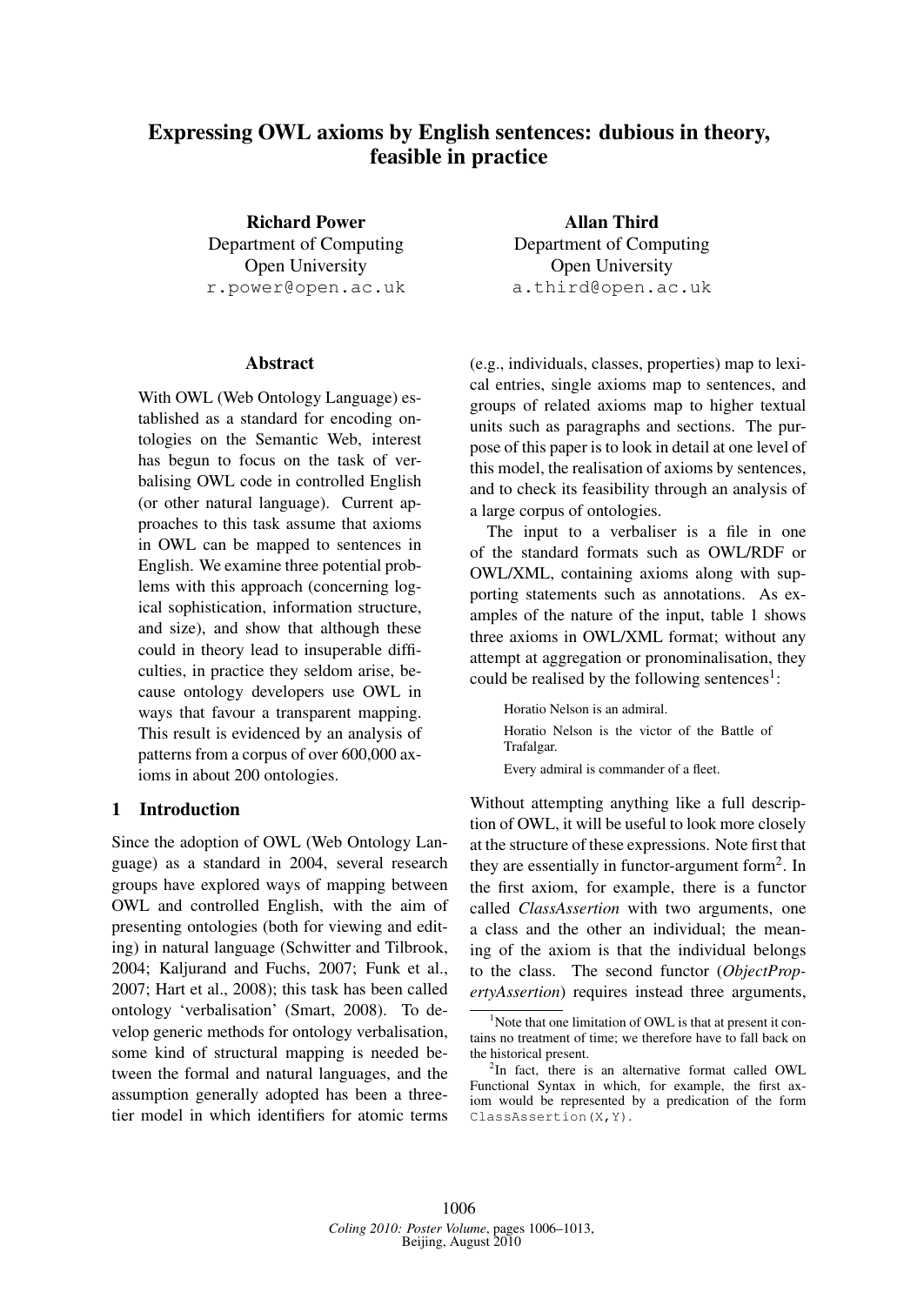```
<ClassAssertion>
  <Class IRI="http://www.example.org#admiral"/>
  <NamedIndividual IRI="www.example.org#HoratioNelson"/>
</ClassAssertion>
<ObjectPropertyAssertion>
  <ObjectProperty IRI="http://www.example.org#victorOf"/>
  <NamedIndividual IRI="http://www.example.org#HoratioNelson"/>
  <NamedIndividual IRI="http://www.example.org#BattleOfTrafalgar"/>
</ObjectPropertyAssertion>
<SubClassOf>
  <Class IRI="http://www.example.org#admiral"/>
  <ObjectSomeValuesFrom>
    <ObjectProperty IRI="http://www.example.org#commanderOf"/>
    <Class IRI="http://www.example.org#fleet"/>
  </ObjectSomeValuesFrom>
</SubClassOf>
```
Table 1: Examples of axioms in OWL/XML

and describes a relation (in OWL these are called 'properties') holding between two individuals; the third (*SubClassOf*) requires two arguments, both classes, and asserts that the first class is a subclass of the second.

Turning to the structure of the arguments, there are two possibilities: either the argument is *atomic*, in which case it will be represented by an identifier (or a literal if it is a data value), or it is *complex*, in which case it will be represented by an OWL functor with arguments of its own. Most of the arguments in table 1 are atomic, the sole exception being the second argument of *Sub-ClassOf*, which denotes a complex class meaning 'someone that is commander of a fleet'<sup>3</sup>. In general, then, the OWL functors denote *logical* concepts such as class membership and class inclusion, while atomic terms denote domain-specific concepts such as *Nelson* and *admiral*. A fundamental design decision of the Semantic Web is that logical concepts are standardised, while domain concepts are left open: ontology developers are free to name the class *admiral* in any way they please, provided that the identifier takes the form of an IRI (Internationalized Resource Identifier).

Given this distinction, the obvious strategy to follow in developing a verbaliser is to divide linguistic resources into two parts: (a) a generic set of rules for realising logical expressions (based on standardised OWL functors); (b) a domainspecific lexicon for realising atomic individuals, classes and properties. This obviously raises the problem of how to acquire the specialised lexicons needed for each ontology. All else failing, these would have to be crafted by hand, but provided that we are not too concerned about text quality, a provisional lexicon can often be derived automatically from internal evidence within the ontology (i.e., either from identifier names or annotation la $bels)^4$ .

Assuming that a lexicon for atomic terms can be obtained (by fair means or foul), there remains a question of whether we can find sentence patterns which provide understandable realisations of the logical patterns determined by (possibly nested) OWL functors. In section 2 we show that this is not guaranteed, for three reasons. First, there may be OWL functors that represent *logically sophisticated* concepts which cannot be expressed in non-technical English. Secondly, an OWL axiom may be hard to verbalise because it lacks the right kind of *information structure* (i.e., because it fails to make a statement about a recognisable topic such as an individual or atomic class). Finally, since arguments can be nested indefinitely, an axiom might contain so much *se-*

<sup>&</sup>lt;sup>3</sup>To be more precise we should say 'someone that is commander of one or more fleets'; this kind of trade-off between elegance and precision often arises in systems that verbalise formal languages.

<sup>&</sup>lt;sup>4</sup>We have discussed elsewhere whether phrases derived in this way provide suitable lexicalisations (Power, 2010), but this topic lies outside the scope of the present paper.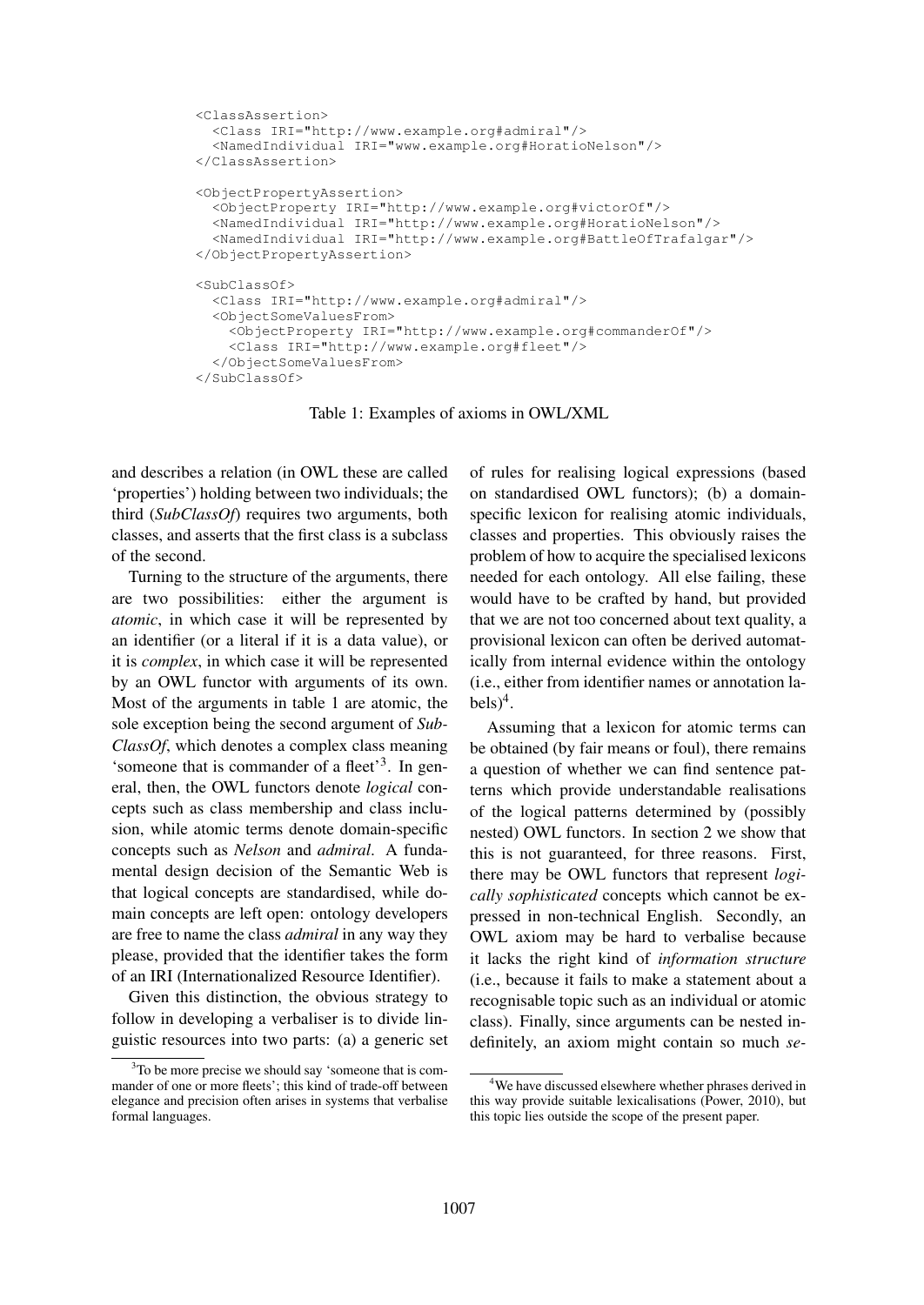*mantic complexity* that it cannot be compressed clearly into a single sentence. We then describe (section 3) an empirical analysis of axiom patterns from about 200 ontologies, which investigates whether these potential problems are common in practice. Section 4 discusses the results, and section 5 concludes.

# 2 Potential problems in verbalising axioms

# 2.1 Logical sophistication

We show in table 2 the 16 most commonly used OWL functors for expressing axioms, each accompanied by a simple English sentence illustrating what the functor means. As will be seen, the functors divide into two groups. For those in the upper segment, it is relatively easy to find English constructions that realise the logical content of the axiom — assuming we have suitable lexicalisations of the atomic terms. For those in the lower segment, finding a good English realisation is harder, since statements describing properties are normally found only in the rarified worlds of mathematics and logic, not in everyday discourse. Our attempts to verbalise these axioms are accordingly clumsy (e.g., through resorting to variables like X and Y), and not even entirely precise (e.g., the sentence for *FunctionalObjectProperty* should really specify 'For any X. . . '); perhaps the reader can do better.

Does this mean that our aim of realising OWL axioms in non-technical English is doomed? We would argue that this depends on how the axioms describing properties are used in practice. First, for any difficult axiom functor, it is important to consider its frequency. If it turns out that a functor accounts for (say) only one axiom in every thousand, then it will give rise only to the occasional clumsy sentence, not a text that is clumsy through and through. Second, it is important to take account of argument complexity. If a functor is used invariably with atomic terms as arguments, then the sentence expressing it will contain only one source of complexity — logical sophistication; if instead the functor has non-atomic arguments, this additional strain might push it over a threshold from difficult to incomprehensible. Fortunately, OWL syntax requires that all property arguments for the difficult functors are atomic — for *FunctionalObjectProperty*, for instance, the argument cannot be a complex property expression. For statements about domains and ranges, however, class arguments can be non-atomic, so here a complexity issue might arise.

#### 2.2 Information structure

We learn at school that sentences have a subject (preferably simple) and predicate (relatively complex), the purpose of the predicate being to say something about the subject. This rather simplified idea is developed technically in work on information structure (Kruijff-Korbayová and Steedman, 2003) and centering theory (Walker et al., 1998). Is there any equivalent to this topiccomment distinction in OWL? Formally speaking, one would have to answer in the negative. The two-argument functor *SubClassOf*, for example, can have class expressions of any complexity in either argument position, and there is no logical reason to claim that it is 'about' one of these classes rather than the other. This is still clearer in the case of *EquivalentClasses*, where the functor is commutative (so that switching the arguments leaves the meaning unchanged). Again there seems to be a difficulty here — and again we argue that this difficulty might disappear, or at least diminish, if we consider how OWL is used in practice.

Suppose, for instance, that although OWL syntax allows indefinitely complex arguments in either position for the *SubClassOf* functor, in practice users invariably construct axioms in which the first argument is an atomic term, with complex expressions occurring (if at all) only in secondargument position. This would strongly suggest, in our view, that developers are assigning a topiccomment structure to the two arguments, with the first expressing the topic and the second expressing the comment. As we will show later in the paper, this pattern is found overwhelmingly — so much so that in a sample of nearly half a million *SubClassOf* axioms, fewer than 1000 instances (0.2%) were found of non-atomic first arguments.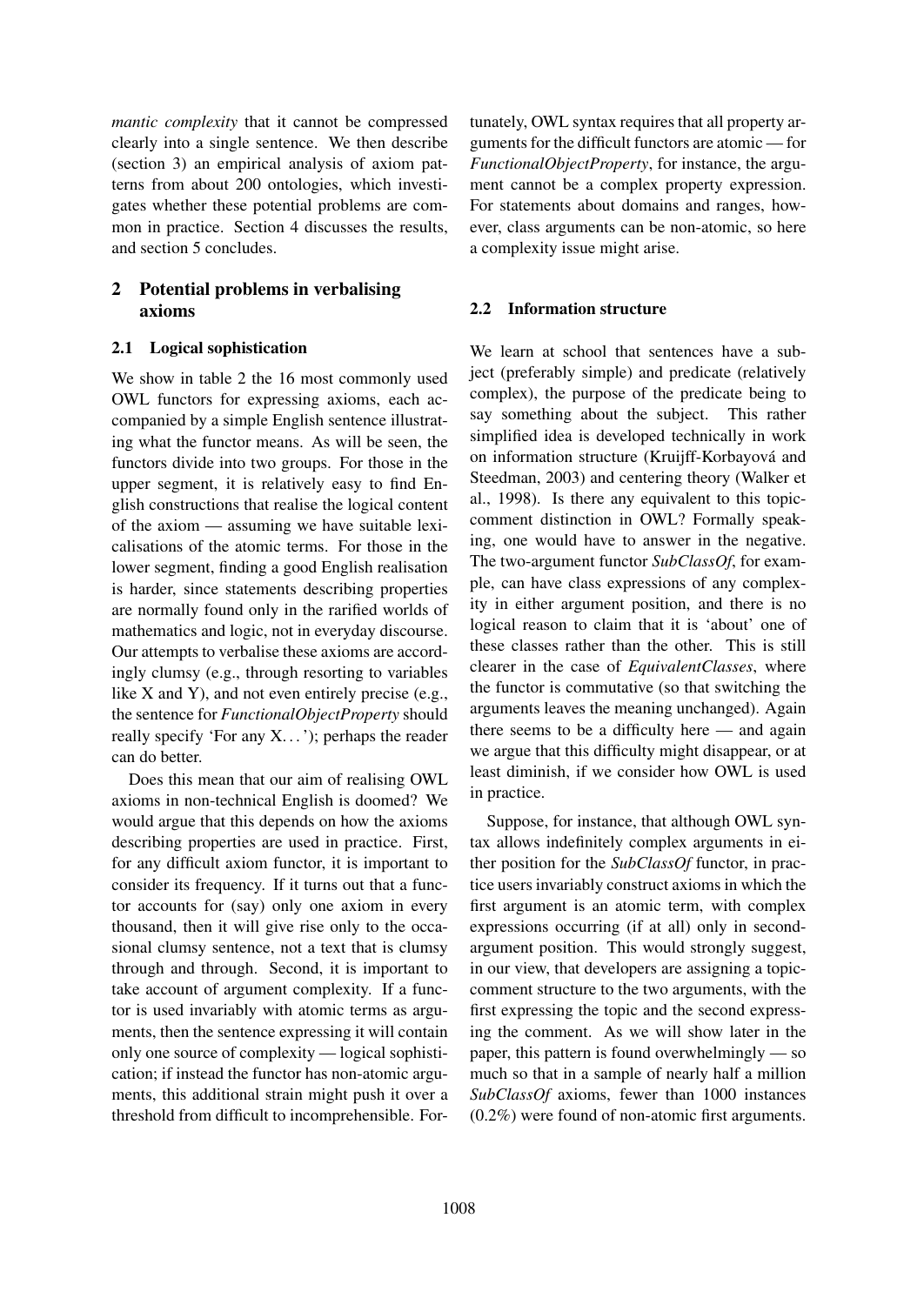| <b>Functor</b>                 | <b>Example</b>                                          |
|--------------------------------|---------------------------------------------------------|
| <b>SubClassOf</b>              | Every admiral is a sailor                               |
| <b>EquivalentClasses</b>       | An admiral is defined as a person that commands a fleet |
| <b>DisjointClasses</b>         | No sailor is a landlubber                               |
| ClassAssertion                 | Nelson is an admiral                                    |
| ObjectPropertyAssertion        | Nelson is victor of the Battle of Trafalgar             |
| <b>DataPropertyAssertion</b>   | The Battle of Trafalgar is dated 1805                   |
| ObjectPropertyDomain           | If X commands Y, X must be a person                     |
| <b>ObjectPropertyRange</b>     | If X commands Y, Y must be a fleet                      |
| SubObjectPropertyOf            | If X is a child of Y. X must be related to Y            |
| <b>InverseObjectProperties</b> | If X is a child of Y, Y must be a parent of X           |
| TransitiveObjectProperty       | If X contains Y and Y contains Z, X must contain Z      |
| FunctionalObjectProperty       | There can be only one Y such that X has as father Y     |
| DataPropertyDomain             | If X is dated Y, X must be an event                     |
| DataPropertyRange              | If X is dated Y, Y must be an integer                   |
| SubDataPropertyOf              | If X occurs during Y, X must be dated Y                 |
| <b>FunctionalDataProperty</b>  | There can be only one Y such that X is dated Y          |

Table 2: Meanings of OWL functors

#### 2.3 Semantic complexity

When encoding knowledge in description logic, developers have considerable freedom in distributing content among axioms, so that axiom size is partly a matter of style — rather like sentence length in composing a text. Development tools like Protégé (Rector et al., 2004) support *refactoring* of axioms, so that for example any axiom of the form  $C_A \sqsubseteq C_S \sqcap C_L$  (e.g., 'Every admiral is a sailor and a leader') can be split into two axioms  $C_A \subseteq C_S$  and  $C_A \subseteq C_L$  ('Every admiral is a sailor. Every admiral is a leader.'), or vice-versa<sup>5</sup> . Indeed, it can be shown that *any* set of *SubClassOf* axioms can be amalgamated into a single axiom (Horrocks, 1997) of the form  $\top \sqsubseteq M$ , where  $\top$  is the class containing all individuals in the domain, and  $M$  is a class to which any individual respecting the axiom set must belong<sup>6</sup>. Applying this transformation to just two axioms already yields an amalgam that will perplex most readers:

Every admiral is a sailor Every admiral commands a fleet. Everything is (a) either a non-admiral or a sailor, and (b) either a non-admiral or something that commands a fleet.

There is thus no guarantee that an axiom in OWL can be verbalised transparently by a single sentence; in theory it could contain as much knowledge as a textbook. As before, we have to appeal to practice. Do ontology developers distribute content among knowledge units (axioms) equivalent in size to sentences? If they (almost always) do, then our approach is worth pursuing; if not, we have to reconsider.

## 3 Method

To investigate the issues of usage just described, we have analysed axiom patterns in a large corpus of ontologies of varying subject-matter and provenance. The corpus was based on the TONES Ontology Repository (TONES, 2010), which is a searchable database of RDF/XML ontologies from a range of sources. The repository is intended to be useful to developers of tools to work with ontologies, and as such represents a wide range of ontology kinds and features. It also classifies ontologies by 'expressivity' — the weakest description logic necessary to express every axiom. While the TONES site itself acknowledges that the expressivity categorisation is only a guideline, it can serve as a rough guide for comparison with the pattern frequency analysis carried out here.

The whole repository was downloaded, comprising 214 files each containing between 0 and 100726 logical axioms<sup>7</sup> . (Note that an OWL

 ${}^{5}$ The symbols  $\sqsubseteq$  and  $\sqcap$  in logical notation correspond to the OWL functors *SubClassOf* and *ObjectIntersectionOf*.

<sup>&</sup>lt;sup>6</sup>This all-embracing axiom or 'meta-constraint' is computed by the standard description logic reasoning algorithms when determining the consistency of a knowledge base.

 ${}^{7}$ A few of the ontologies in the TONES repository were excluded, either because of syntax errors in the original files (2-3 files), or because they exceeded our processing limits —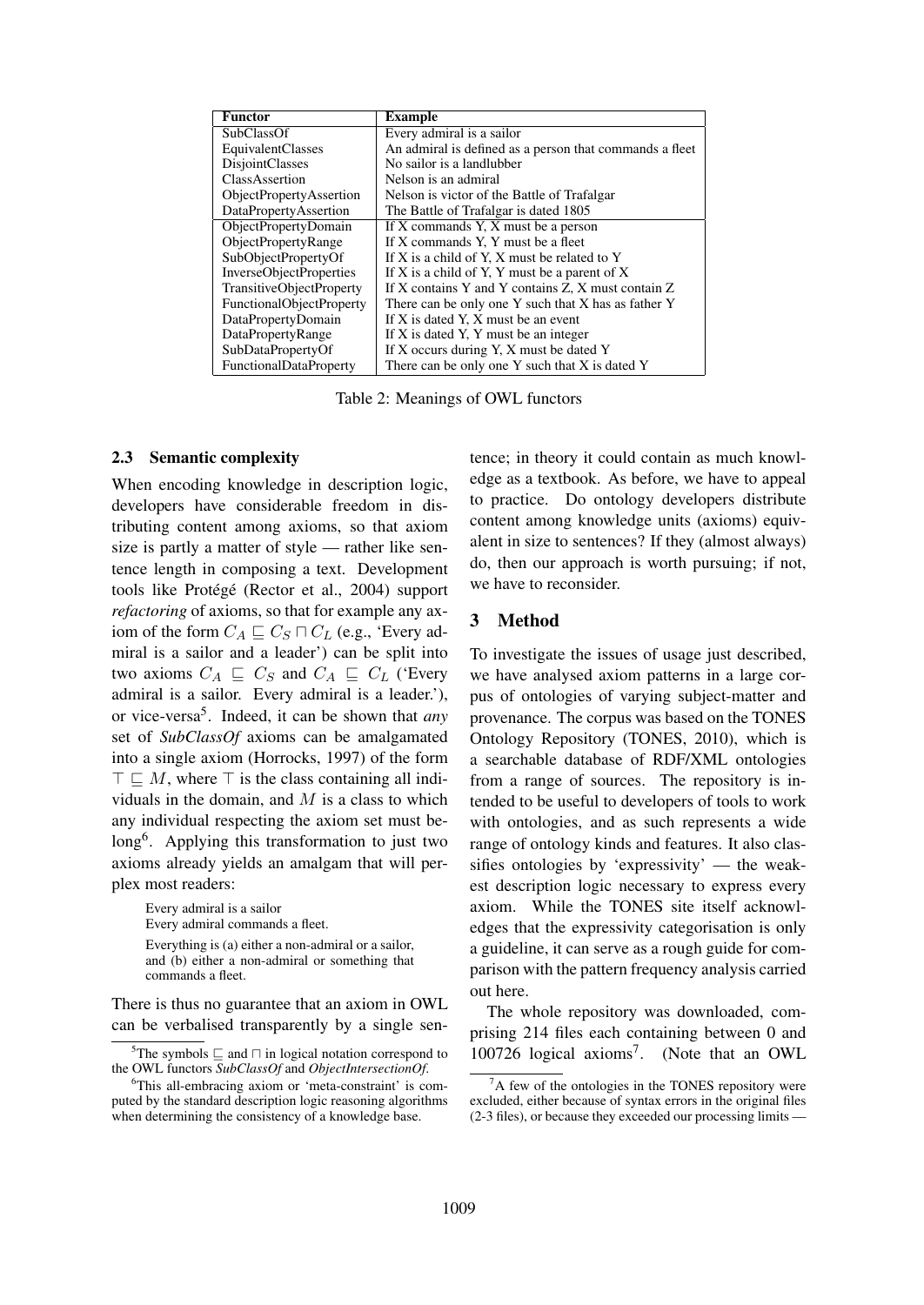file may contain no logical axioms and still be non-empty.) To develop quickly a program that could cope with the larger ontologies without memory problems, we used the Java-based OWL API (Horridge and Bechhofer, 2010) as much as possible, in conjunction with standard Unix text-processing tools ('grep', 'sed' and 'awk' (Dougherty and Robbins, 1997)) for pattern recognition<sup>8</sup>.

Each ontology was converted into OWL Functional Syntax (Motik et al., 2010) and lists were automatically generated of the identifiers it contains — classes, named individuals, properties, and so on. The Unix tools were scripted to replace every occurrence of such an identifier with a string representing its type. This process generated a new file in which every axiom of the original ontology had been replaced with a string representing its logical structure: thus *SubClassOf(Admiral, Sailor)* and *SubClassOf(Sailor, Person)* would each have been replaced with *Sub-ClassOf(Class, Class)*. The number of occurrences of each unique pattern was then counted and the results converted into a set of Prolog facts for further analysis. Some manual tidyingup of the data was necessary in order to correct some complex cases such as quoted string literals which themselves contained (escaped) quoted strings; however, these cases were so rare that any remaining errors should not adversely affect output quality.

# 4 Results

To address the issue of *logical sophistication*, we first calculated frequencies for each axiom functor, using two measures: (a) the number of ontologies in which the functor was used at least once, and (b) the number of axioms using the functor overall. The former measure (which we will call 'ontology frequency') is a useful corrective since a simple axiom count can be misleading when a functor is used profusely in a few very large ontologies, but rarely elsewhere. The results are presented in table 3, ordered by ontology frequency rather than overall axiom frequency<sup>9</sup>. As can be seen, the ten functors classified as logically sophisticated in table 2 are relatively rare, by both measures, accounting overall for just 2.2% of the axioms in the corpus, with none of them having a frequency reaching even 5 in 1000.

Next, to address *information structure*, we looked at the argument patterns for each axiom functor, distinguishing three cases: (a) all arguments simple (i.e., atomic); (b) all arguments complex (non-atomic); (c) mixed arguments (some atomic, some non-atomic). This comparison is relevant only for the functors *Sub-ClassOf*, *EquivalentClasses* and *DisjointClasses*, for which OWL syntax allows multiple nonatomic arguments. The results (table 4) show a clear preference for patterns in which at least one argument is simple. Thus for *SubClassOf*, given the overall frequencies of simple and complex arguments for this functor, the expected frequency for the combination Complex-Complex would be 12606 (2.7%), whereas the observed frequency was only 978 (0.2%) ( $\chi^2$  = 16296 with df=2,  $p \leq 0.0001$ <sup>10</sup>. The corresponding result for *EquivalentClasses* is even clearer, with not a single instance of an axiom in which all arguments are complex, against an expected frequency of 973  $(16.0\%) (\chi^2 = 2692 \text{ with df=2}, p < 0.0001)^{11}.$ For *DisjointClasses* no complex arguments were obtained, so the only possible combination was 'All Simple'. Overall, 99.8% of axioms for these three functors contained at least one atomic term, suggesting that the arguments were interpreted according to intuitions of information structure, with one atomic argument serving as the topic. This point is reinforced by our next analysis, which considers detailed argument patterns.

e.g., the Foundational Model of Anatomy (Rosse and Mejino, 2003).

<sup>&</sup>lt;sup>8</sup>A pure Java solution was not practical in the time available since the OWL API was designed to support reasoning and evaluation of OWL ontologies rather than syntactic analysis of their axioms. We hope to produce an extension of the OWL API to support straightforward and portable analysis of ontologies in the future.

 $9^9$ Note that the total in the first column of table 3 is simple the number of ontologies in our sample; the sum of the frequencies in the column is of no interest at all.

 $10$ The data for this test, with expected values in brackets, are SS = 297293 (312138), CC = 978 (12606), and SC  $= 170541$  (144068), where S means 'Simple' and C means 'Complex'.

 $11$ The data for this test, with expected values in brackets, are  $SS = 1222$  (2190),  $CC = 0$  (973), and  $SC = 4860$  (2919), where again S means 'Simple' and C means 'Complex'.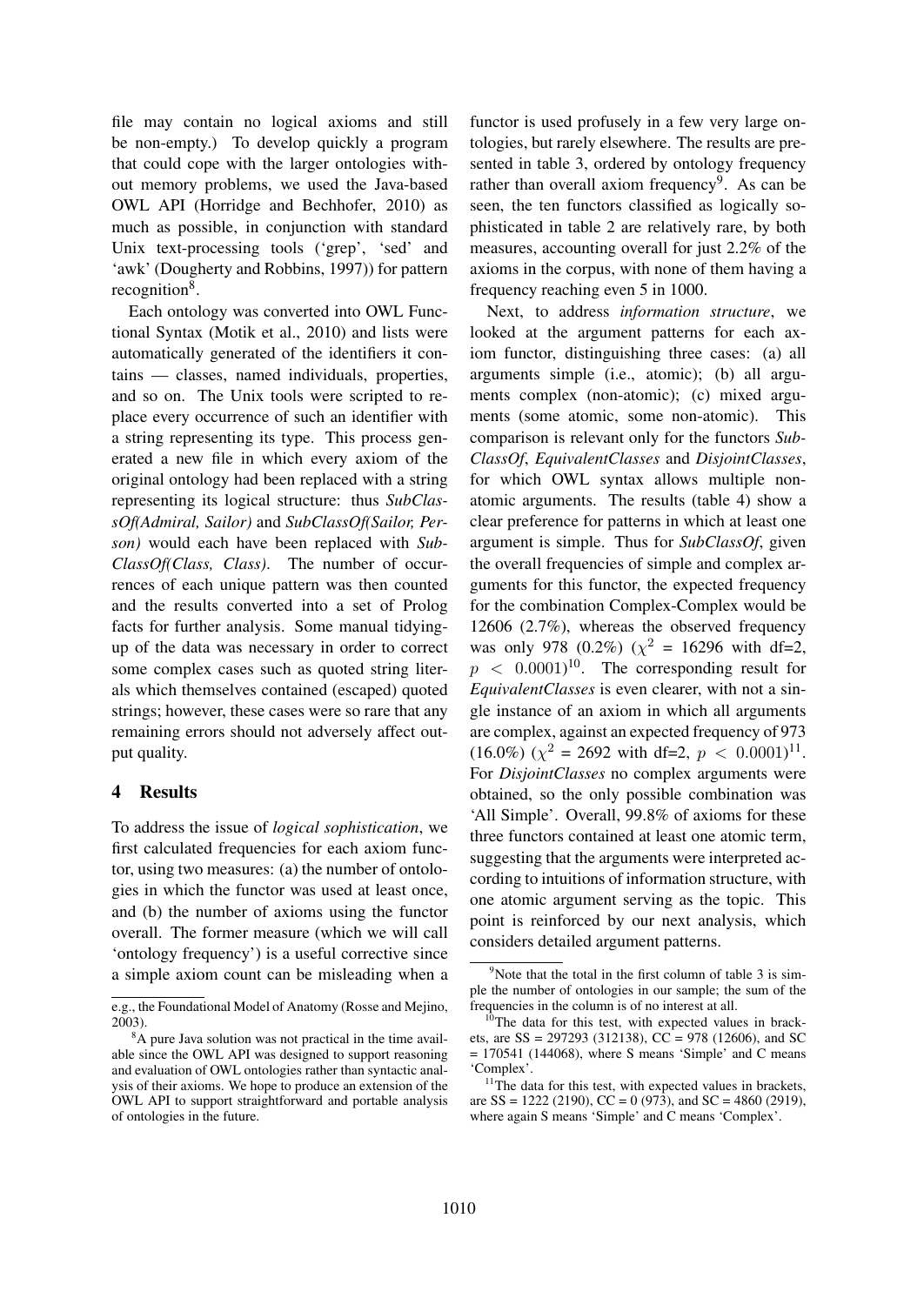| <b>Functor</b>                 | <b>Ontology Frequency</b> | Percent | <b>Axiom Frequency</b> | Percent |
|--------------------------------|---------------------------|---------|------------------------|---------|
| <b>SubClassOf</b>              | 190                       | 94%     | 468812                 | 74.0%   |
| <b>EquivalentClasses</b>       | 94                        | 46%     | 6082                   | $1.0\%$ |
| <b>ObjectPropertyRange</b>     | 92                        | 45%     | 2275                   | $0.4\%$ |
| ObjectPropertyDomain           | 91                        | 45%     | 2176                   | 0.3%    |
| <b>DisjointClasses</b>         | 88                        | 43%     | 94390                  | 14.9%   |
| SubObjectPropertyOf            | 75                        | $37\%$  | 2511                   | $0.4\%$ |
| <b>InverseObjectProperties</b> | 63                        | 31%     | 1330                   | $0.2\%$ |
| TransitiveObjectProperty       | 59                        | 29%     | 221                    | $0.0\%$ |
| FunctionalObjectProperty       | 56                        | 28%     | 1129                   | $0.2\%$ |
| DataPropertyRange              | 52                        | 26%     | 2067                   | 0.3%    |
| ClassAssertion                 | 49                        | 24%     | 12798                  | $2.0\%$ |
| DataPropertyDomain             | 47                        | 23%     | 2019                   | $0.3\%$ |
| <b>FunctionalDataProperty</b>  | 37                        | 18%     | 931                    | 0.1%    |
| ObjectPropertyAssertion        | 22                        | 11%     | 19524                  | $3.1\%$ |
| DataPropertyAssertion          | 14                        | 7%      | 17488                  | 2.8%    |
| SubDataPropertyOf              | 6                         | $3\%$   | 12                     | $0.0\%$ |
| <b>TOTAL</b>                   | 203                       | 100%    | 633791                 | $100\%$ |

Table 3: Frequencies for OWL functors

| <b>Functor</b>           | All Simple | Percent | <b>All Complex</b> | Mixed  | Percent |
|--------------------------|------------|---------|--------------------|--------|---------|
| SubClassOf               | 297293     | 63%     | 978 (0.2%)         | 170541 | 37%     |
| <b>EquivalentClasses</b> | 1222       | 20%     |                    | 4860   | 80%     |
| <b>DisjointClasses</b>   | 94390      | $100\%$ |                    |        | 0%      |
| TOTAL.                   | 392905     | 69%     | 978 (0.2%)         | 175401 | 31%     |

Table 4: Simple and complex arguments of OWL functors

| <b>OWL Pattern</b>                                                                              | <b>Frequency</b> | Percent  |
|-------------------------------------------------------------------------------------------------|------------------|----------|
| SubClassOf(Class,Class)                                                                         | 297293           | $46.9\%$ |
| SubClassOf(Class,ObjectSomeValuesFrom(ObjectProperty,Class))                                    | 158519           | 25.0%    |
| DisjointClasses(Class,Class)                                                                    | 94358            | $14.9\%$ |
| ObjectPropertyAssertion(ObjectProperty,NamedIndividual,NamedIndividual)                         | 18552            | $3.0\%$  |
| DataPropertyAssertion(DataProperty,NamedIndividual,Literal)                                     | 17433            | 2.7%     |
| ClassAssertion(Class,NamedIndividual)                                                           | 12767            | 2.0%     |
| SubClassOf(Class,ObjectAllValuesFrom(ObjectProperty,Class))                                     | 4990             | $0.8\%$  |
| SubObjectPropertyOf(ObjectProperty,ObjectProperty)                                              | 2453             | $0.4\%$  |
| EquivalentClasses(Class,ObjectIntersectionOf(Class,ObjectSomeValuesFrom(ObjectProperty,Class))) | 2217             | $0.3\%$  |
| ObjectPropertyRange(ObjectProperty,Class)                                                       | 2025             | 0.3%     |
| ObjectPropertyDomain(ObjectProperty,Class)                                                      | 1835             | $0.3\%$  |
| DataPropertyDomain(DataProperty,Class)                                                          | 1703             | 0.3%     |
| SubClassOf(Class,ObjectHasValue(ObjectProperty,NamedIndividual))                                | 1525             | $0.2\%$  |
| SubClassOf(Class,DataHasValue(DataProperty,Literal))                                            | 1473             | $0.2\%$  |
| InverseObjectProperties(ObjectProperty,ObjectProperty)                                          | 1318             | $0.2\%$  |
| DataPropertyRange(DataProperty,Datatype)                                                        | 1308             | $0.2\%$  |
| EquivalentClasses(Class,Class)                                                                  | 1222             | $0.2\%$  |
| FunctionalObjectProperty(ObjectProperty)                                                        | 1121             | $0.2\%$  |
| Other pattern                                                                                   | 11469            | 1.8%     |
| <b>TOTAL</b>                                                                                    | 633791           | 100%     |

Table 5: Frequencies for OWL Functor-Argument patterns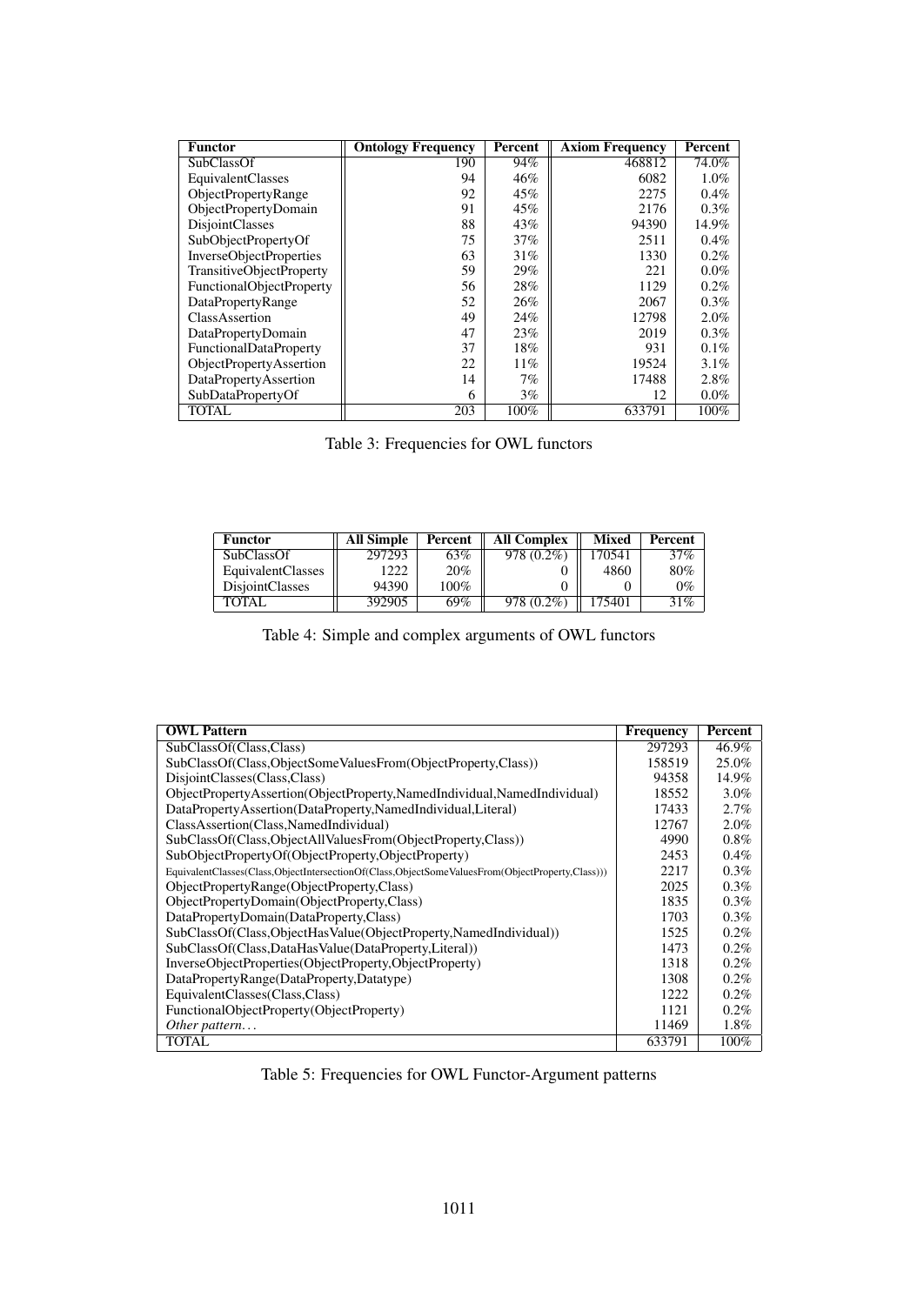Finally, to address *semantic complexity* (i.e., axiom size), we counted the frequencies of detailed argument patterns, abstracting from atomic terms as explained in section 3. The results (ordered by pattern frequency) are presented in table 5, which reveals several clear trends:

- A small number of patterns covers most of the axioms in the corpus. Thus the top five patterns cover 91.9% of the axioms, the top 10 cover 95.8%, and the top 20 cover 97.2%.
- All of the frequent patterns (i.e., the top 20) can be expressed by a single sentence without problems of semantic complexity arising from size. The most complex is the *EquivalentClasses* pattern (number 10 in the list), but this can be realised comfortably by a sentence following the classical Aristotelian pattern for a definition — e.g., 'An admiral is defined as a person that commands a fleet'.
- None of the first ten patterns employs the axiom functors previously classified as logically sophisticated (bottom half of table 2).
- In the patterns where one argument is simple and the other is complex (i.e., *SubClassOf* and *EquivalentClasses*), the simple argument invariably comes first, supporting the intuition that developers conceptualise these statements in subject-predicate form, with (simple) topic preceding (possibly complex) comment.
- Among the frequent patterns, different functors have distinctive argument preferences. For instance, for *SubClassOf* most axioms have atomic arguments, presumably because it is through this functor that the class hierarchy is specified. For *EquivalentClasses*, instead, the Aristotelean definition pattern is by far the most frequent, although all-atomic arguments are occasionally employed (0.2% of axioms) to show that two class terms are synonymous.

# 5 Conclusion

Our analysis of over 600,000 axioms from 203 ontologies provides empirical support for the assumption that in practice OWL axioms can be transparently expressed by English sentences. In principle, as we have seen, OWL syntax grants users the freedom to construct axioms that would defeat this assumption entirely, either by concentrating too much semantic content into a single axiom, or by filling all argument positions by complex expressions that are unsuited to fulfilling the role of topic; it also allows logically sophisticated statements about properties, which would lead to impossibly clumsy texts if they occurred too often, or were exacerbated by complex arguments. In practice, if our sample is typical, none of these problems seems to arise, and we think it would be a fair summary of our results to say that ontology developers treat OWL axioms by analogy with sentences, by assigning a clear information structure (so that one atomic argument is identified with the topic) and including only an appropriate amount of content.

Having identified a relatively small set of common axiom patterns, it is obviously interesting to consider how each pattern can best be expressed in a given natural language. Considering the pattern *SubClassOf(Class,Class)* for instance (47% of all axioms), one could weigh the relative merits of 'Every admiral is a sailor', 'All admirals are sailors', 'Admirals are sailors', 'If X is an admiral, then X must be a sailor', and so forth. To address this issue we are planning a quite different kind of empirical study on how various sentence patterns are interpreted by human readers; by highlighting the logical patterns that occur most often in practice, the results reported here will help set the parameters for such an investigation.

# Acknowledgments

The research described in this paper was undertaken as part of the SWAT project (Semantic Web Authoring Tool), which is supported by the UK Engineering and Physical Sciences Research Council (EPSRC) grants G033579/1 (Open University) and G032459/1 (University of Manchester). We thank the anonymous reviewers and our colleagues on the SWAT project for their comments.